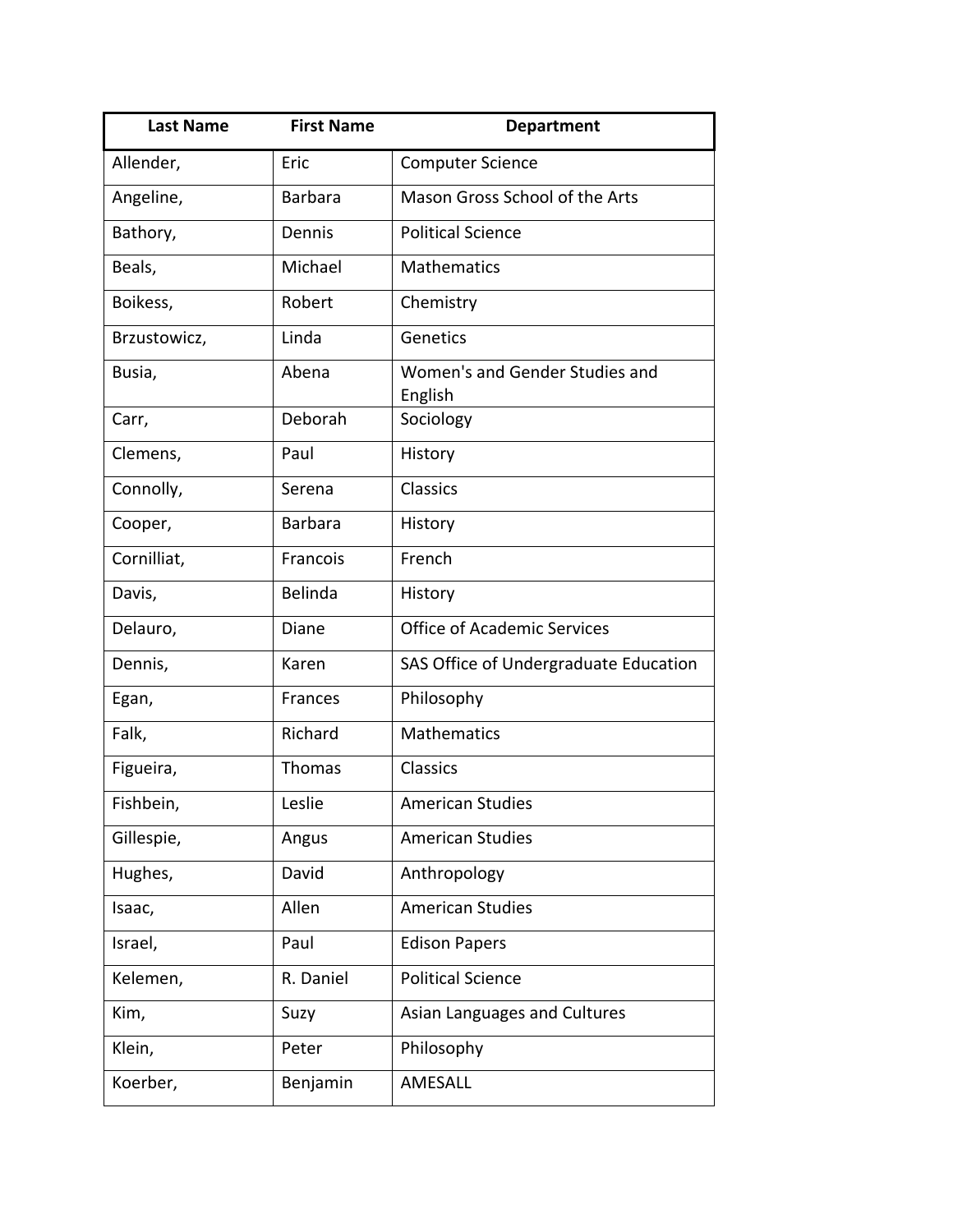| Kolbaba,                | Tia            | Religion                              |
|-------------------------|----------------|---------------------------------------|
| Krenos,                 | John           | Chemistry                             |
| Kulikowski,             | Casimir        | <b>Computer Science</b>               |
| Larrier,                | Renee          | French                                |
| Lawrence,               | Susan          | <b>SAS Deans Office</b>               |
| Leichenko,              | Robin          | Geography                             |
| Maldonado-Torres,       | Nelson         | Latino and Hispanic Caribbean Studies |
| Marcone,                | Jorge          | Comparative Literature                |
| Martinez-San<br>Miguel, | Yolanda        | Latino and Hispanic Caribbean Studies |
| Martin-Marquez,         | Susan          | Spanish and Portuguese                |
| Masschaele,             | Jim            | <b>SAS Deans Office</b>               |
| Matsuda,                | Matt           | History                               |
| McLean,                 | Paul           | Sociology                             |
| Murphy,                 | Andrew         | <b>Political Science</b>              |
| Neigeborn,              | Lenore         | <b>Office of Academic Services</b>    |
| Otero-Torres,           | <b>Damaris</b> | Spanish and Portuguese                |
| Prusa,                  | Thomas         | Economics                             |
| Ramsamy,                | Edward         | Africana Studies                      |
| Rendsburg,              | Gary           | Jewish Studies                        |
| Rucker,                 | Walter         | History                               |
| Scanlon,                | Larry          | English                               |
| Schneider,              | Laura          | Geography                             |
| Schroeder,              | Rick           | Geography                             |
| Scott,                  | Rob            | Anthropology                          |
| Shandler,               | Jeffrey        | Jewish Studies                        |
| Shapiro,                | Joel           | Physics and Astronomy                 |
| Sheflin,                | Neil           | Economics                             |
| Sifuentes- Jauregui,    | Ben            | <b>American Studies</b>               |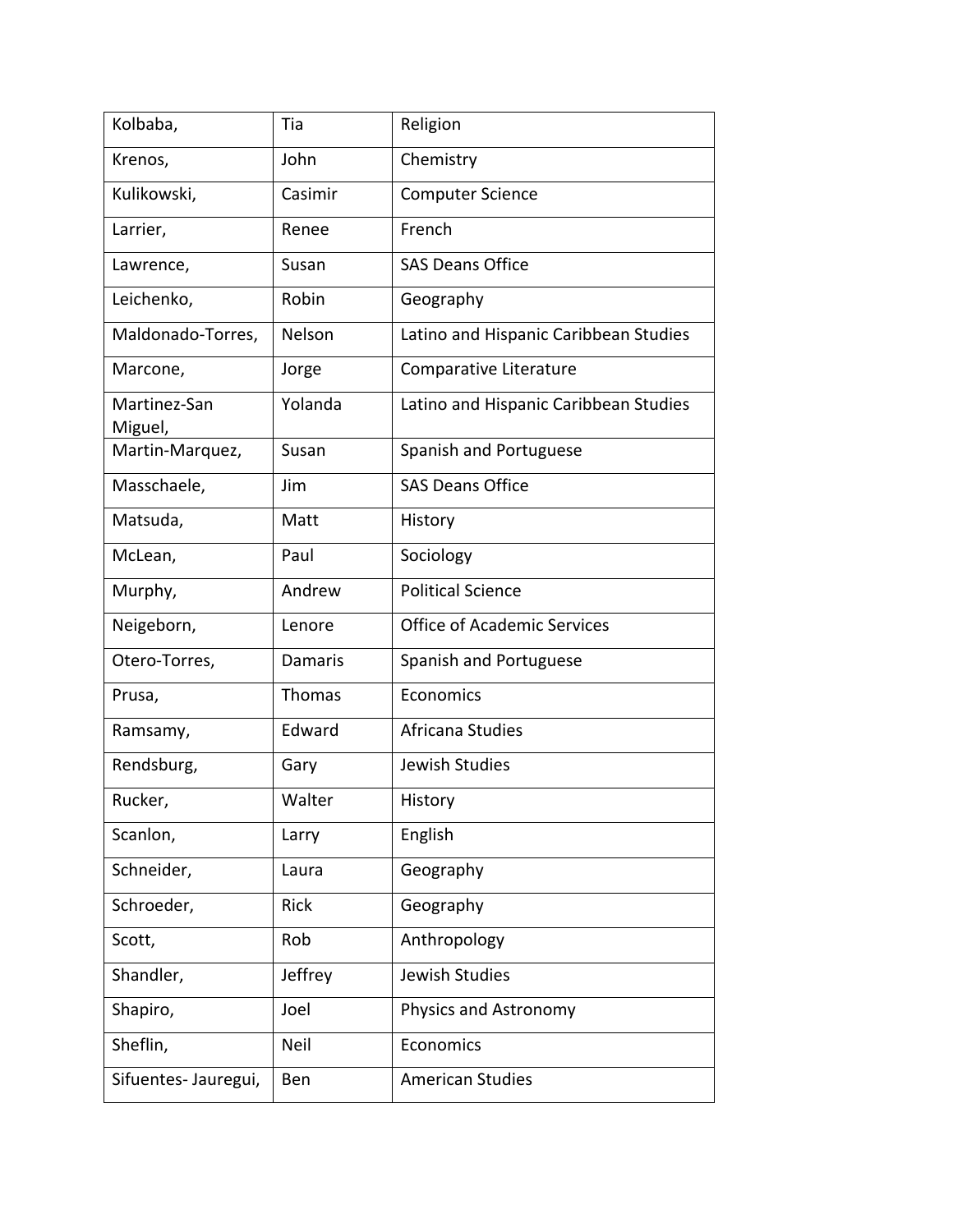| Simmons,   | Richard V. | Asian Languages and Cultures          |
|------------|------------|---------------------------------------|
| Sinkoff,   | Nancy      | History and Jewish Studies            |
| Smith,     | D. Randall | Sociology                             |
| Stephens,  | Tom        | Spanish and Portuguese                |
| Stevens,   | Camille    | Latino and Hispanic Caribbean Studies |
| Stone,     | Matthew    | <b>Computer Science</b>               |
| Takacs,    | Sarolta    | History                               |
| Tamas,     | Jennifer   | French                                |
| Thomas,    | Simon      | <b>Mathematics</b>                    |
| Thompson,  | Karen      | English                               |
| Walker,    | Janet      | Asian Languages and Cultures          |
| Wasserman, | Mark       | History                               |
| Weingart,  | Michael    | <b>Mathematics</b>                    |
| Williams,  | Carolyn    | English                               |
| Yanni,     | Carla      | Art History                           |

# **Final Minutes**

# **Eighty‐sixth Meeting of the Faculty of the SAS, December 11, 2014 Voorhees Hall, Room 105—College Avenue Campus**

1. Peter March (Mathematics), Executive Dean of SAS, called the meeting to order at 10:09 pm. The agenda and spring 2014 minutes were approved.

# **2. GOVERNANCE MOTIONS**

Dean March proposed two motions concerning SAS governance (both circulated in advance):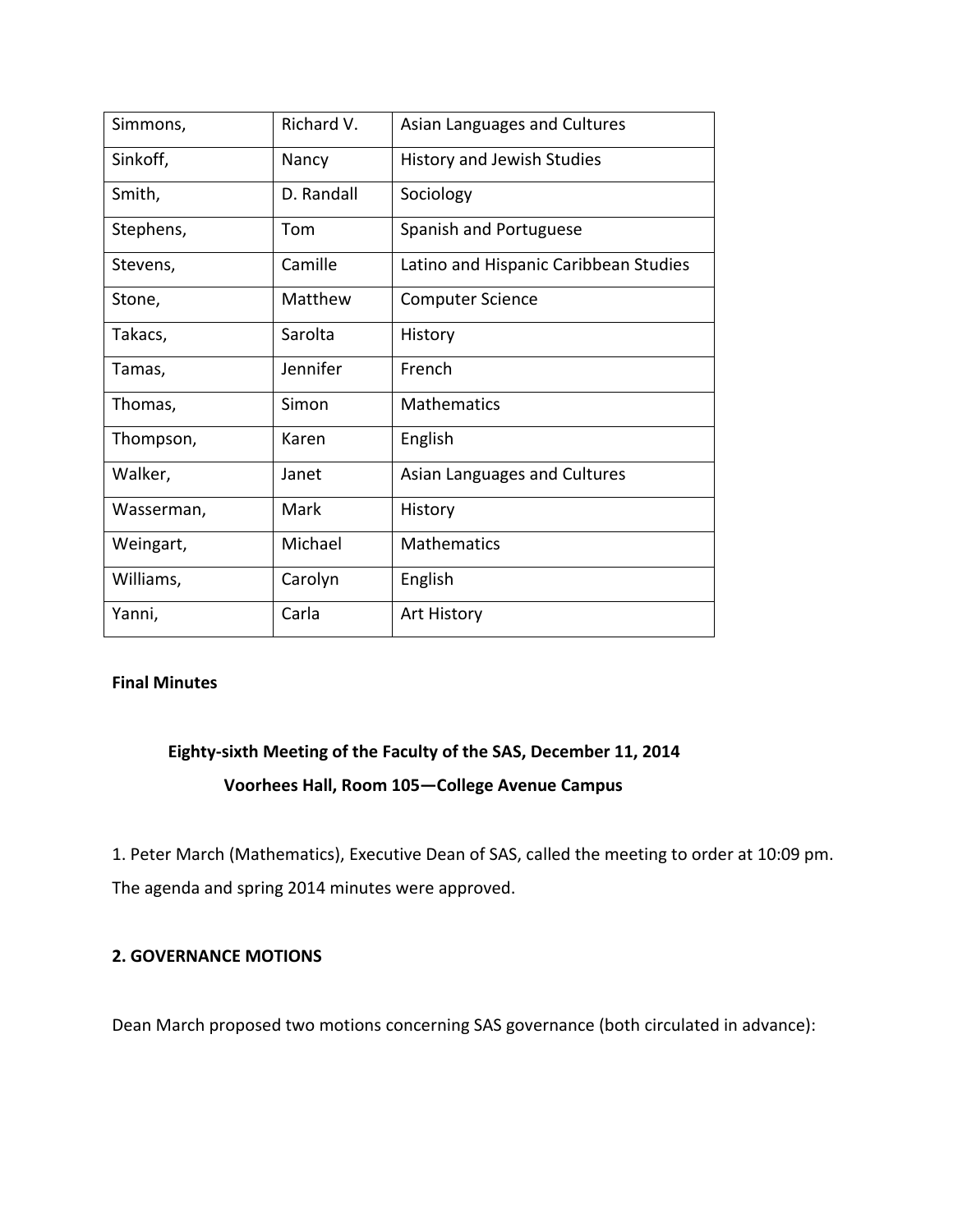A. To extend the term of Jim McGlew (Classics) as Acting Secretary of SAS until new elections are held.

B. To appoint the following nominees as Acting Members of the Nominations and Elections committee until new elections are held and to charge the committee with holding special mid‐ year elections: Patricia Roos (Sociology), Doug Blair (Economics), Joel Shapiro (Physics), Marie Aubry (Earth & Planetary Sciences), Shu Chan Hsu (Cell Biology & Neuroscience), Steve Anderson (Molecular Biology & Biochemistry), Paul Clemens (History), and Serena Connolly (Classics).

The role of the measures was clarified in discussion: the motions are a first step in a process that will repopulate the SAS committee structure in conformity with the SAS By‐Laws. (Many committees are now operating with elected members whose terms have expired while others have not met for years.) For the by-laws, see

http://sas.rutgers.edu/component/docman/cat\_view/54-forms/71-policy-personneloffice/166‐bylaws?Itemid=159).

Both motions were approved.

# **3. DEAN'S REPORT**

The Dean stressed four important developments for SAS.

# **A. RCM**

The Dean began his remarks with RU's adoption of RCM (Responsibility Centered Management) and its implications for SAS. RCM at Rutgers will give primary budgeting authority and responsibility to Schools (like SAS), which will determine the allocation of resources (principally tuition and F&A) and bear responsibility for cost overruns. The Dean also explained "cost pools"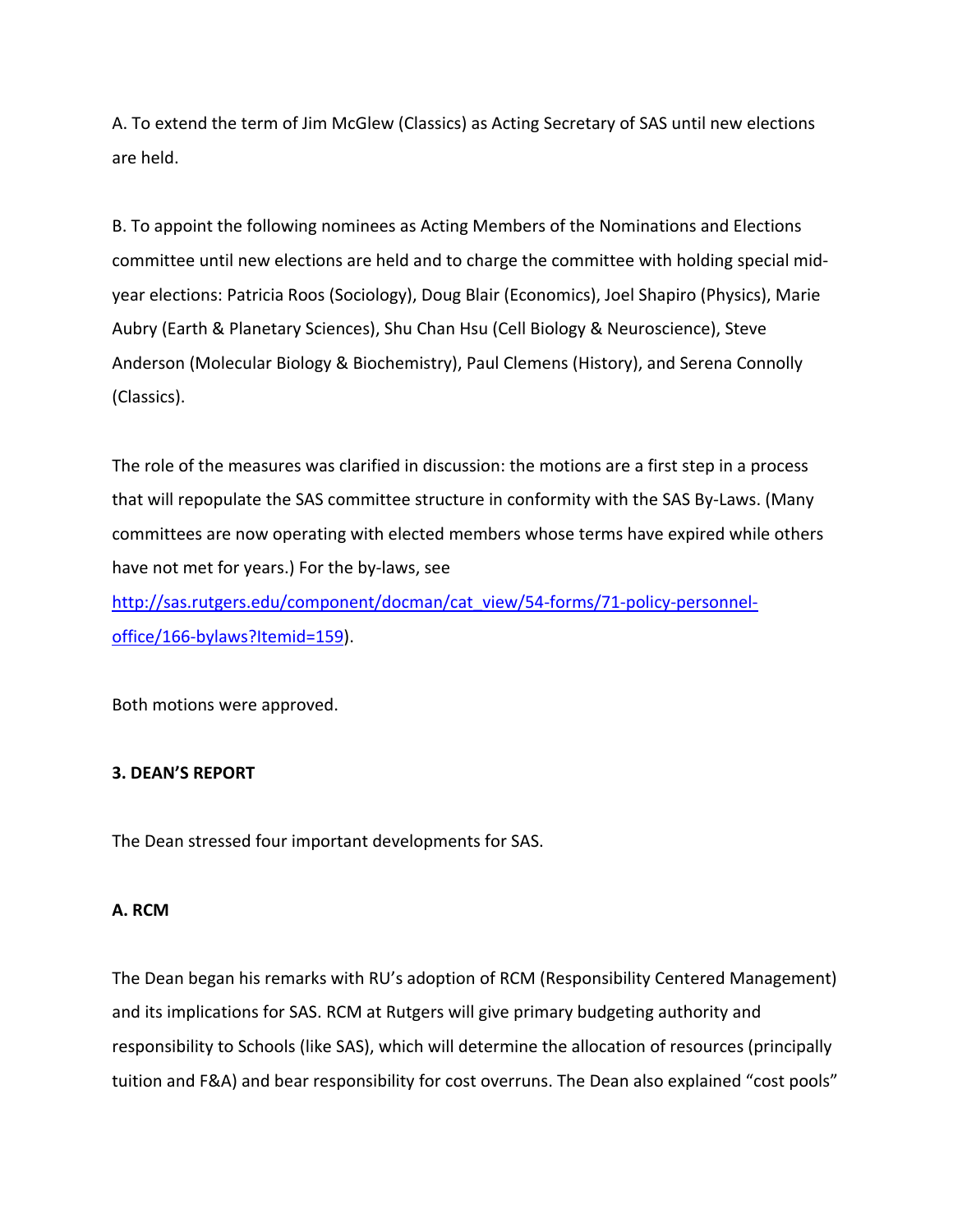(e.g.; student life) and "subventions" (state support allocated at the Chancellor level) within the financial constellation of RCM. The Dean stressed the importance of avoiding a "race to the bottom": we must not allow competition for resources among and within schools to trump the application of sound academic principles.

Questions from faculty focused on the place of PTLs in RCM (they are both as resource and a cost, the dean answered), the role of the faculty in SAS budget decisions (the SAS Bylaws determine this, the dean said) as well as the status of athletics in RCM, the comparison of SAS with other Arts & Sciences schools in the CIC, and the existence of "citizen committees" (questions that the Dean could not answer).

## **B. STRATEGIC PLAN**

The Dean reported that the New Brunswick Strategic Plan is nearly complete. The Rutgers strategic planning process will move next to the level of schools, including SAS. Distinguishing it from an operation plan, the Dean stressed that the plan will involve benchmarking; that is, a self-study in relation to CIC peers (for which considerable data is available).

### **C. SAS BYLAWS**

The SAS bylaws have not been revised since they were adopted in 2006; a review is clearly needed. The Dean stressed a strong link between the revision of the bylaws and the strategic planning initiative and the adoption of RCM. The SAS bylaws include a provision for revision. We will use it, the Dean made clear.

## **E. SAS CONVOCATION**

The Dean explained that SAS needs a convocation, which is now scheduled for stadium following the RU commencement. SAS is intent on preserving and encouraging department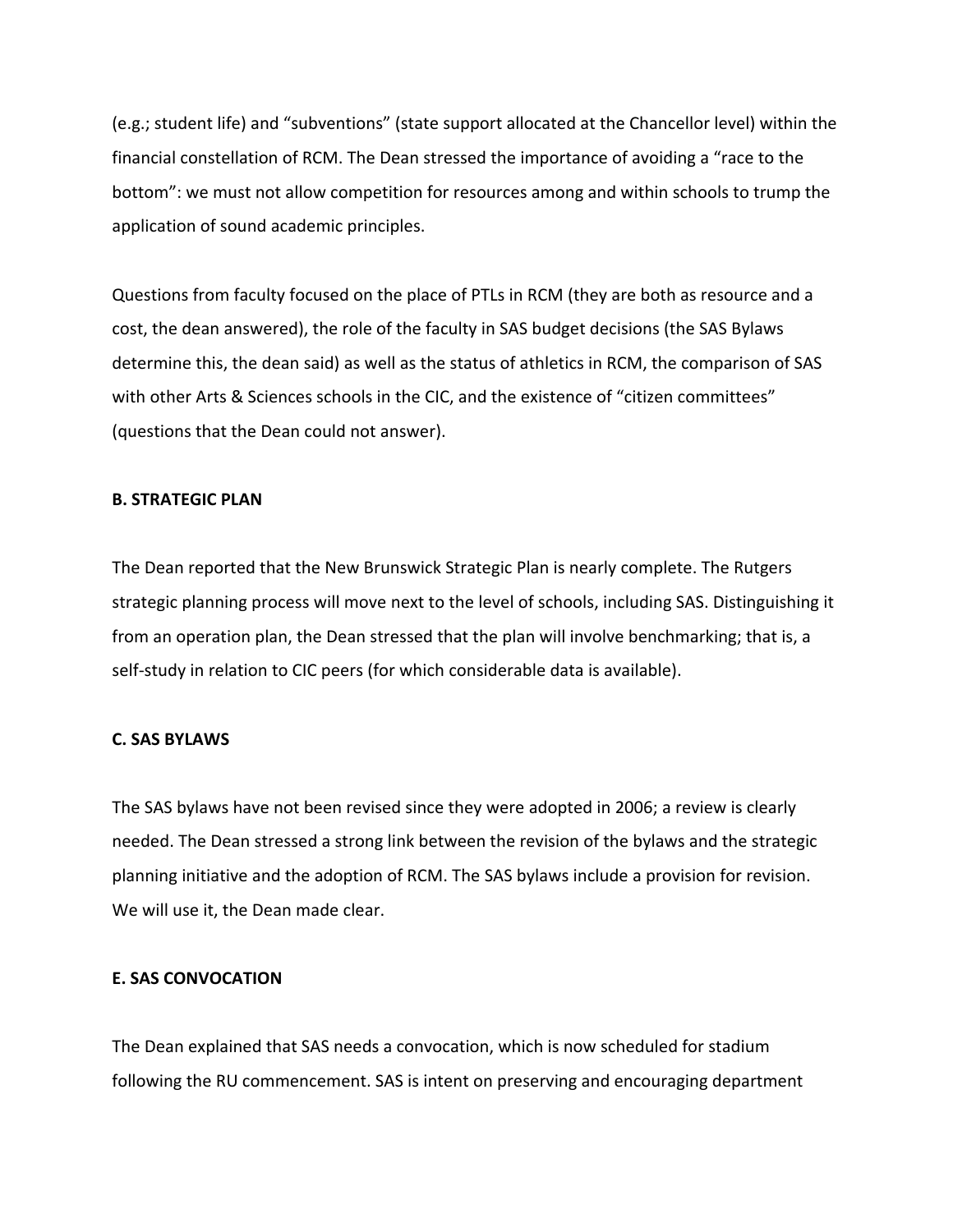celebrations. SAS will be creating a Convocation Task Force, which will deal with programming, logistics and communication. The task force will include 4 undergraduate students, 4 faculty members and 4 staff members.

The dean's comments were followed by a moment of silence in honor of recent victims of police violence in Staten Island and Ferguson, Missouri.

### **4. CORE COMMITTEE REPORT**

Larry Scanlon (English), chair of the SAS CORE Committee, reported that the committee continues to have discussions with departments in the Humanities to increase Humanities participation in the CORE. He noted also that SEBS has now decided to join the core with some changes. With the involvement of SEBS, all New Brunswick schools, with the exception of Engineering, are now in the NB core. An extensive discussion followed focusing on the role of the SAS Curriculum committee and general SAS enrollments in the era of RCM. Several faculty voiced concerns about the quality and size of Mason Gross's online offerings to the Core. Scanlon stressed that it is not the job of the committee to protect SAS interests; this must happen at a higher administrative level.

At the end of the discussion, a proposal to split the SAS Core Committee report into two motions was adopted. A new motion to approve the Bloustein School undergraduate major and minor in Health Administration was tabled. A second new motion to approve the recommended SAS courses for core credit and to approve the Bloustein School undergraduate majors and minors in Public Policy and Urban Planning and Design for SAS students passed. For an amended and approved version of the CRC report, see http://sasoue.rutgers.edu/docmandocs/fac‐resources/meeting‐documents/dec‐11‐2014/747‐crc‐report‐for‐sas‐faculty‐mtg‐2014‐ 12-11-amended-as-approved/file.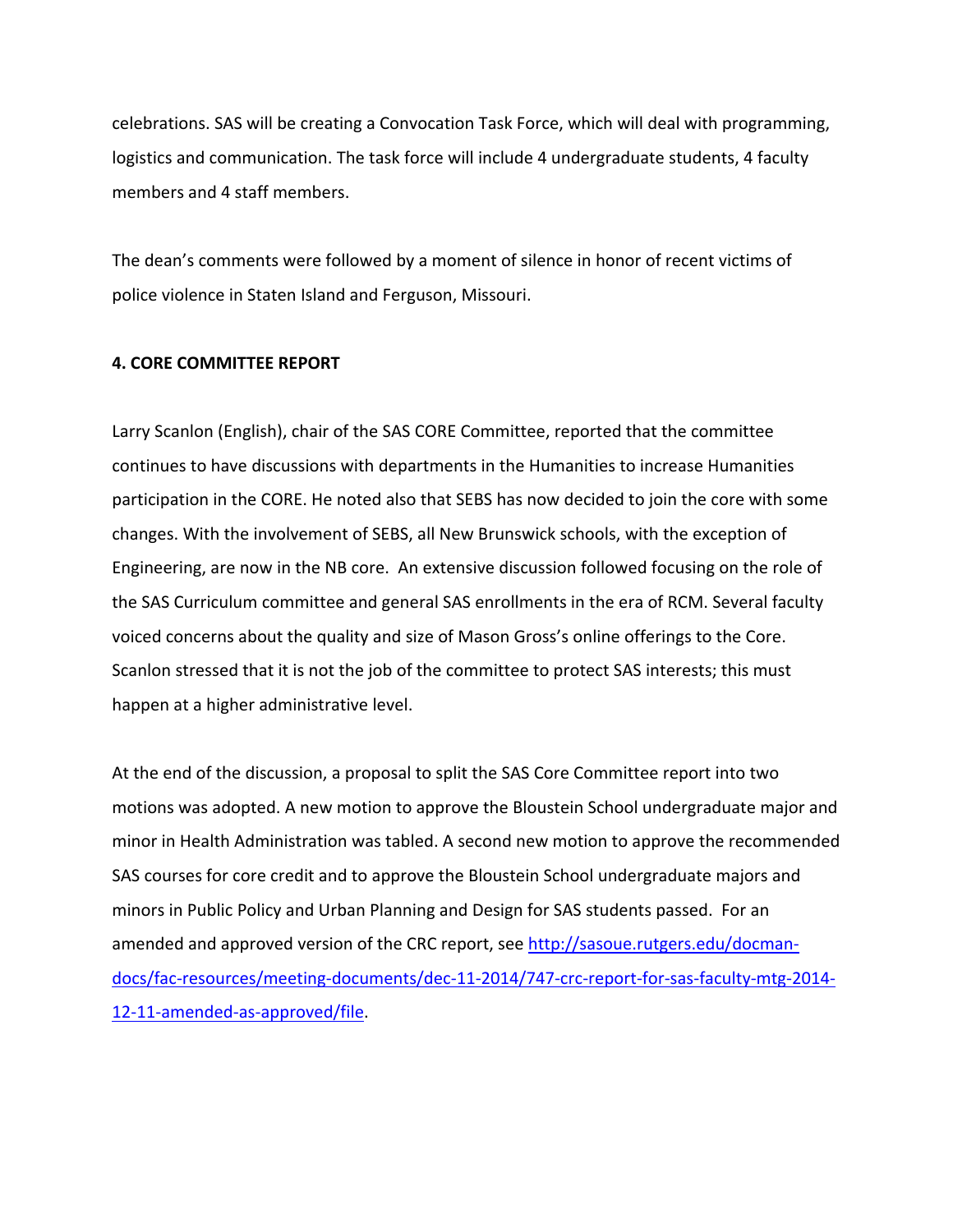#### **5. CURRICULUM COMMITTEE REPORT**

Dennis Bathory (Political Science), chair of the SAS Curriculum Committee, reported that the committee, since last reporting, has discussed a new proposed SAS major, in Cinema Studies that will replace a longstanding interdisciplinary minor that has been of growing interest to students (particularly to those majoring in English and in the programs of the School of Communication and Information). The proposed Cinema Studies Program has two options – students may focus on "History and Theory" or "Production and Criticism." An external review has been conducted.

The committee has also discussed additional new Certificates, explaining that certificates are a continuing trend in SAS (certificate programs allow departments to identify sets of courses that provide students with additional ways of organizing their undergraduate experiences into thematic wholes beyond the majors and minors). The committee has reviewed proposals for new certificates in Asian/Asian American Studies, Chemistry Education, and Public History. Finally, the committee reviewed proposed online and hybrid versions of several existing and new courses. The SAS faculty adopted requirements about such reviews several semesters ago to help ensure careful (re)construction of such courses to meet the standards of the high quality expected of all SAS courses. The number of courses reviewed and approved for online or hybrid offering in SAS is now greater than sixty. For the approved report, see http://sasoue.rutgers.edu/33-policies-resources/faculty-resources/sas-affiliates-facultymeetings/136‐dec‐11‐2014.

### **6. NEW BUSINESS**

## **A. RESOLUTION ON SALARY AND TUITION**

Dennis Hughes (Anthropology) introduced the following motion: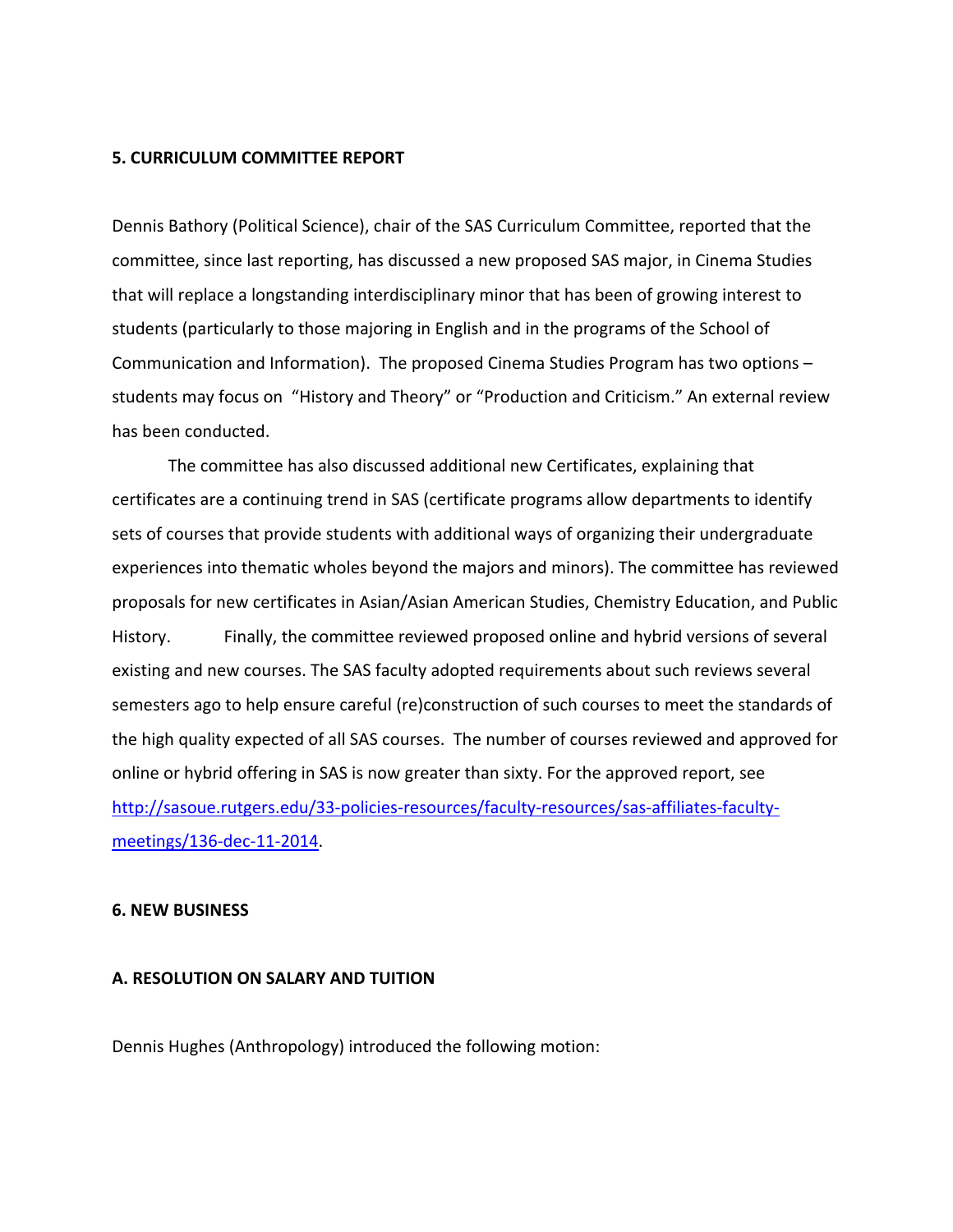Whereas the Rutgers administration imposed a salary freeze on the faculty; allowed major increases in health insurance premiums paid by faculty, and has given no economic recognition to faculty merit in over four years; and

Whereas the administration proposed 2 days before our contract expired an insulting 3.25% salary increase over the next 3 years, consisting of 1% Across-the-Board this year, merit raises of 1% next year, and 1.25% on July 1, 2016 for full‐time faculty—a proposal that amounts to a pay cut when inflation and further increases in health benefits cost‐sharing are considered; and Whereas these low percentage increases are especially unjust for NTT faculty, who are generally very poorly paid; and Whereas Rutgers has \$600 million in unrestricted funds—some of which can certainly be used to provide a level of compensation for faculty consistent with the lofty goals expressed in the Strategic Plan of building a great faculty and a great University; and

Whereas, notwithstanding administration claims to the contrary, Rutgers faculty are among the very lowest paid in the Big Ten, when relative cost of living is taken into consideration; and Whereas the Rutgers administration does not stint on its own compensation, having 79 members who earn over \$275,000 per year with a median salary of \$330,000, well above the levels at comparable Universities;

Be it resolved that we demand that the administration enter into serious negotiations with the AAUP‐AFT about economic compensation, with particular attention to redressing the salary inequities and injustices among the lower paid groups of NTT and junior faculty; and Be it further resolved that we most strongly urge the University not to burden students with additional increases in tuition and fees in order to meet these eminently reasonable faculty needs.

The motion was approved unanimously.

# **B. SCHOOL OF ARTS AND SCIENCES, RUTGERS UNIVERSITY‐NEW BRUNSWICK RESOLUTION HONORING UNIVESITY LIBRARIAN MARIANNE BUANT UNON HER RETIREMENT FROM RUTGERS, DECEMBER 11, 2014**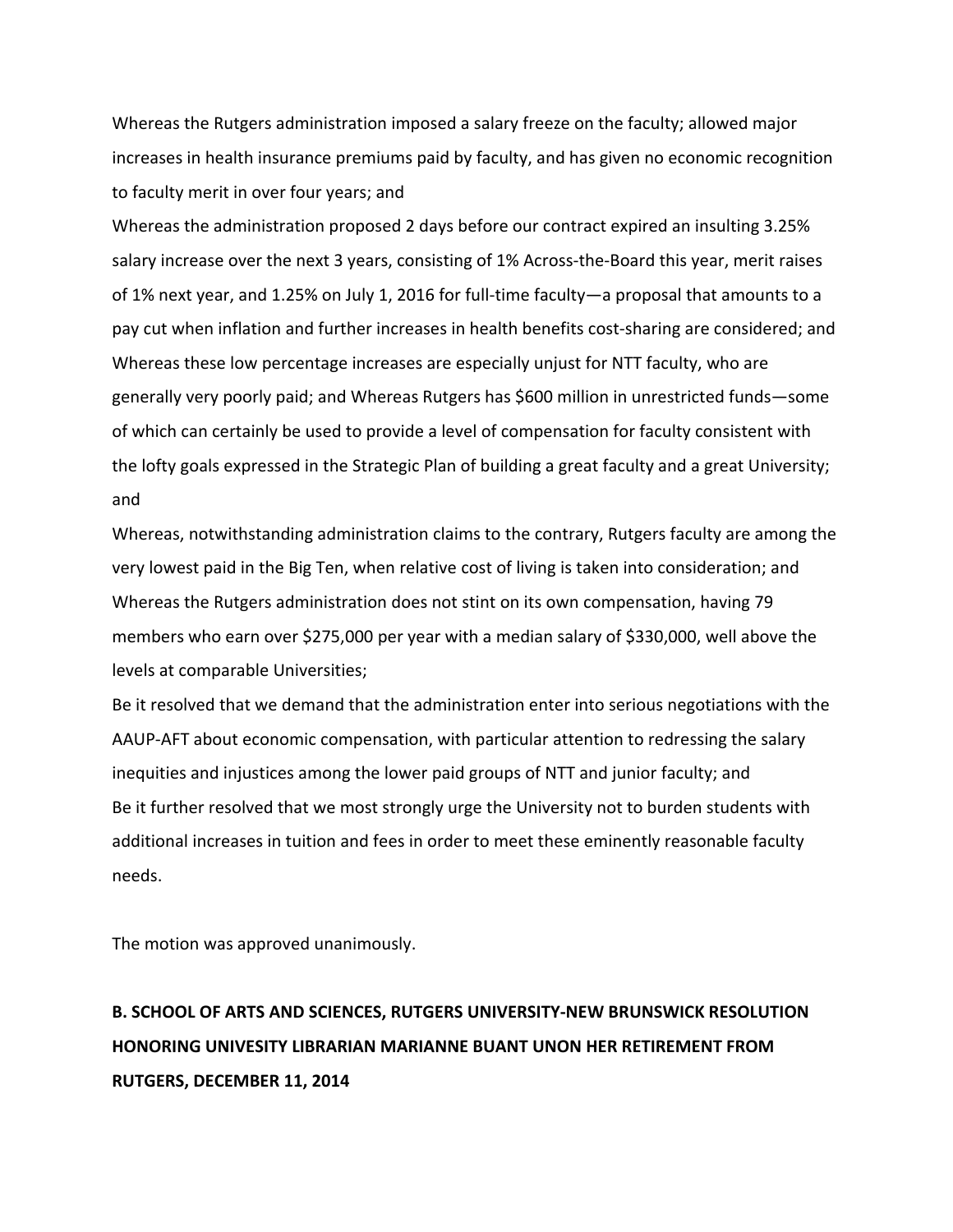Leslie Fishbein (American Studies) introduced the following motion.

Whereas in recognition of her thirty-five years of dedicated service to the Rutgers University Libraries and her astute and visionary leadership of our libraries system, the School of Arts and Sciences, Rutgers University‐New Brunswick would like to honor Marianne Gaunt for her numerous contributions, among them:

 ‐ The development and adoption of a copyright policy in 2007 and an open access policy adopted in 2012.

- Under Gaunt's leadership, the Libraries have become a leader within the state's academic libraries, helping to create the Virtual Academic Library Environment of New Jersey (VALE) consortium and also actively supporting national efforts to develop an open source integrated library system (OLE).

 ‐ Gaunt has secured support for a massive expansion and renovation of library facilities, a continuous upgrade of technology on all campuses, the recruitment of talented and creative librarians and staff whom she had encouraged to work collaboratively in productive partnerships with colleagues across the university, resulting in the receipt of federal grants, the development of new digital initiatives, and notable innovations in pedagogy.

 ‐ Rutgers librarians and staff have built a technology infrastructure for the Libraries that garnered attention from the White House and continuously adapts itself to provide numerous digital services for faculty and students.

 ‐ Most recently, the Libraries successfully and seamlessly integrated two well‐regarded formerly‐UMDNJ health sciences libraries into its system.